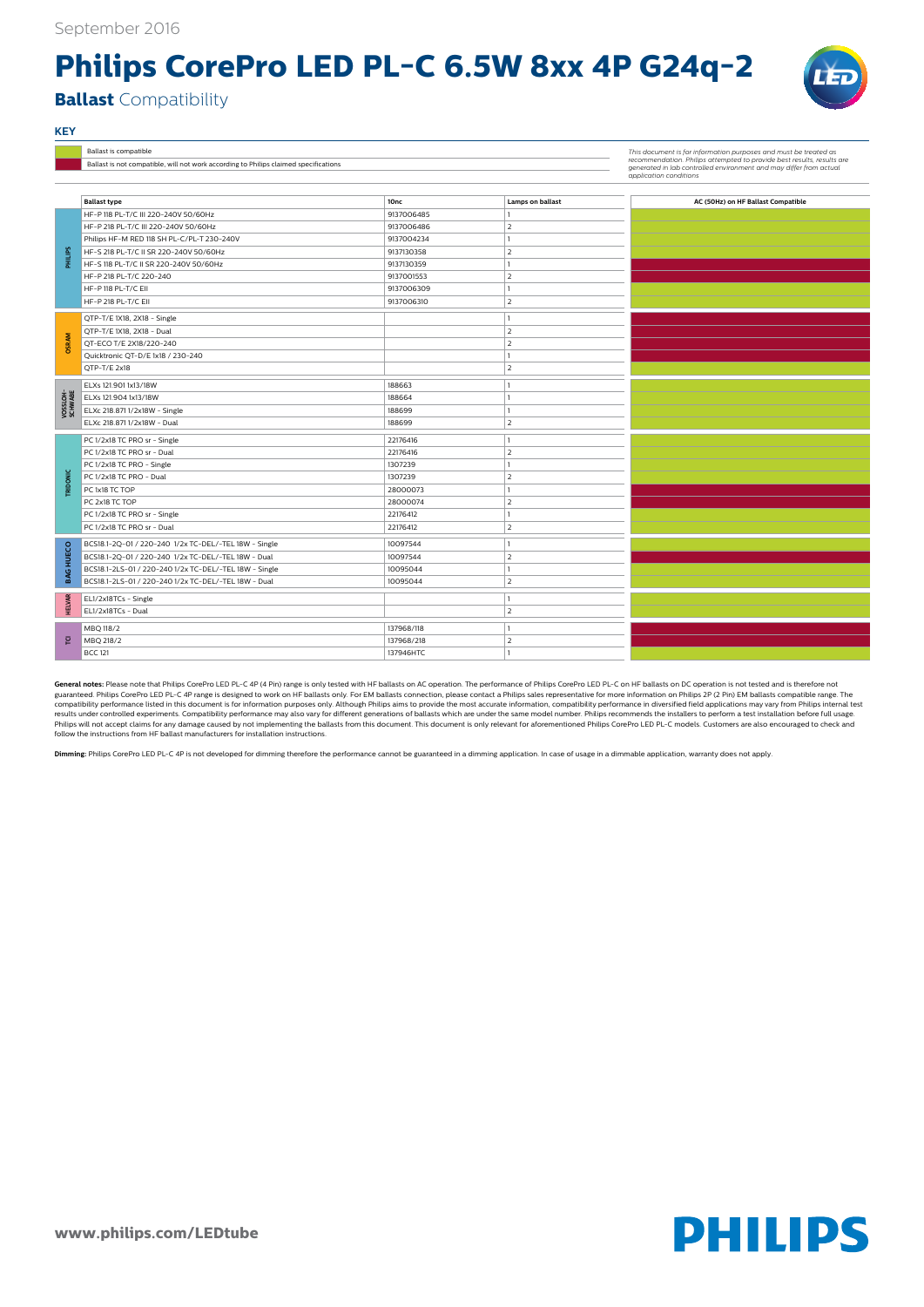**www.philips.com/LEDtube**



## **Philips CorePro LED PL-C 9.0W 8xx 4P G24q-3**

**Ballast** Compatibility

|                     | Ballast type                                            | 10nc       | Lamps on ballast               | AC (50Hz) on HF Ballast Compatible |
|---------------------|---------------------------------------------------------|------------|--------------------------------|------------------------------------|
|                     | HF-P 226 PL-T/C III 220-240V 50/60Hz                    | 9137006488 | 2                              |                                    |
|                     | HF-P 126 PL-T/C III 220-240V 50/60Hz                    | 9137006487 |                                |                                    |
|                     | HF-P122-42 PL-T/C/L/TL5C EII 220-240V                   | 9137006307 | 1                              |                                    |
|                     | HF-P 2 22-42 PL-T/C/L/TL5C EII 220-240V                 | 9137006308 | $\overline{2}$                 |                                    |
|                     | HF-S 226 PL-T/C II SR 220-240V                          |            | $\overline{2}$                 |                                    |
| SdilliHd            | HF-S 226 PL-T/C/L/TL5C II SR 220-240V                   |            | $\overline{2}$                 |                                    |
|                     | HF-S 126 PL-T/C/L/TL5C II SR 220-240V                   | 9137130357 | 1                              |                                    |
|                     | HF-P126 PL-T/C 26                                       |            | 1                              |                                    |
|                     | HF-P 226 PL-T/C 220-240                                 |            | $\overline{2}$                 |                                    |
|                     | HF-P 26-42 PL-T/C 220-240                               |            | $\overline{2}$                 |                                    |
|                     | QTP-M 1x26-42                                           |            | $\mathbf{1}$                   |                                    |
|                     | QTP-M 2x26-32 - Dual                                    |            | $\overline{2}$                 |                                    |
|                     | QTP-M 2x26-32 - Single                                  |            | 1                              |                                    |
|                     | QT-M 2x26-42/220-240 S                                  |            | $\overline{2}$                 |                                    |
|                     | QTP-T/E 1x26-42, 2x26 - Dual                            |            | $\overline{2}$                 |                                    |
| <b>OSRAM</b>        | QTP-T/E 1x26-42, 2x26 - Single                          |            |                                |                                    |
|                     | QT-ECO T/E 2X26/220-240                                 |            | $\overline{2}$                 |                                    |
|                     | QT-ECO 1X26/220240 S                                    |            | 1                              |                                    |
|                     | Quicktronic QT-T/E 2x26 / 230-240                       |            | $\overline{2}$                 |                                    |
|                     | QT-M 2x26-32/230-240 S                                  |            | $\overline{2}$                 |                                    |
|                     | QT-M 1x26-42/220-240 S                                  |            | $\mathbf{1}$                   |                                    |
|                     | ELXc 142.872 2x26W 1x26/32/42W - Dual                   | 188700     | $\overline{2}$                 |                                    |
|                     | ELXc 142.872 2x26W 1x26/32/42W - Single                 | 188700     |                                |                                    |
| VOSSLOH-<br>SCHWABE | ELXc 242.837 2x26/32/42W                                | 188643     | $\overline{2}$                 |                                    |
|                     | ELXs 126.906 1x26                                       | 188667     | 1                              |                                    |
|                     |                                                         |            |                                |                                    |
|                     | PC 1/2x26 TC PRO sr - Single                            | 22176417   | 1                              |                                    |
|                     | PC 1/2x26 TC PRO sr - Dual                              | 22176417   | $\overline{2}$                 |                                    |
|                     | PC 1/2 x 26-42 TC PRO - Single                          | 22176408   | 1                              |                                    |
| TRIDONIC            | PC 1/2 x 26-42 TC PRO - Dual                            | 22176408   | $\overline{2}$                 |                                    |
|                     | PC 2x26-42 TC PRO                                       | 22176410   | $\overline{2}$<br>$\mathbf{1}$ |                                    |
|                     | PC 1x26-42 TC TOP                                       | 28000075   |                                |                                    |
|                     | PC 2x26 TC TOP                                          | 28000076   | $\overline{2}$                 |                                    |
|                     | BCS42.1/26.2LS-01/220-240 1/2x TC-DEL/-TEL 26W - Single | 10095045   | 1                              |                                    |
|                     | BCS42.1/26.2LS-01/220-240 1/2x TC-DEL/-TEL 26W - Dual   | 10095045   | $\overline{2}$                 |                                    |
| <b>HUECO</b>        | BCS42.1/26.2Q-01/220-240 1/2x TC-DEL/-TEL 26W - Single  | 10097545   | 1                              |                                    |
| BAG                 | BCS42.1/26.2Q-01/220-240 1/2x TC-DEL/-TEL 26W - Dual    | 10097545   | $\overline{2}$                 |                                    |
|                     | BCS70.1/42.2Q-01/220-240 1/2x TC-DEL/-TEL 26W - Single  | 10097546   | $\mathbf{1}$                   |                                    |
|                     | BCS70.1/42.2Q-01/220-240 1/2x TC-DEL/-TEL 26W - Dual    | 10097546   | $\overline{2}$                 |                                    |
|                     | EL1/2x18-42TCs - Single                                 |            | $\mathbf{1}$                   |                                    |
| <b>HELVAR</b>       | EL1/2x18-42TCs - Dual                                   |            | $\overline{2}$                 |                                    |
|                     | EL2x32/42TCs                                            |            | $\mathbf{1}$                   |                                    |
|                     | MBQ 226/2                                               | 137968/226 | $\overline{2}$                 |                                    |
|                     | MBQ 142/2                                               | 137968/142 | $\mathbf{1}$                   |                                    |
| 힡                   | MBQ 242/2 - Single                                      | 137962/242 | 1                              |                                    |
|                     | MBQ 242/2 - Dual                                        | 137962/242 | $\overline{2}$                 |                                    |
|                     | <b>BCC 126</b>                                          | 137949HTC  |                                |                                    |

General notes: Please note that Philips CorePro LED PL-C 4P (4 Pin) range is only tested with HF ballasts on AC operation. The performance of Philips CorePro LED PL-C on HF ballasts on DC operation is not tested and is the guaranteed. Philips CorePro LED PL-C 4P range is designed to work on HF ballasts only. For EM ballasts connection, please contact a Philips sales representative for more information on Philips 2P (2 Pin) EM ballasts compat compatibility performance listed in this document is for information purposes only. Although Philips aims to provide the most accurate information, compatibility performance in diversified field applications may vary from results under controlled experiments. Compatibility performance may also vary for different generations of ballasts which are under the same model number. Philips recommends the installers to perform a test installation be Philips will not accept claims for any damage caused by not implementing the ballasts from this document. This document is only relevant for aforementioned Philips CorePro LED PL-C models. Customers are also encouraged to follow the instructions from HF ballast manufacturers for installation instructions.

## **KEY**

Ballast is compatible *This document is for information purposes and must be treated as*  Ballast is not compatible, will not work according to Philips claimed specifications

*recommendation. Philips attempted to provide best results, results are generated in lab controlled environment and may differ from actual application conditions*

**Dimming:** Philips CorePro LED PL-C 4P is not developed for dimming therefore the performance cannot be guaranteed in a dimming application. In case of usage in a dimmable application, warranty does not apply.